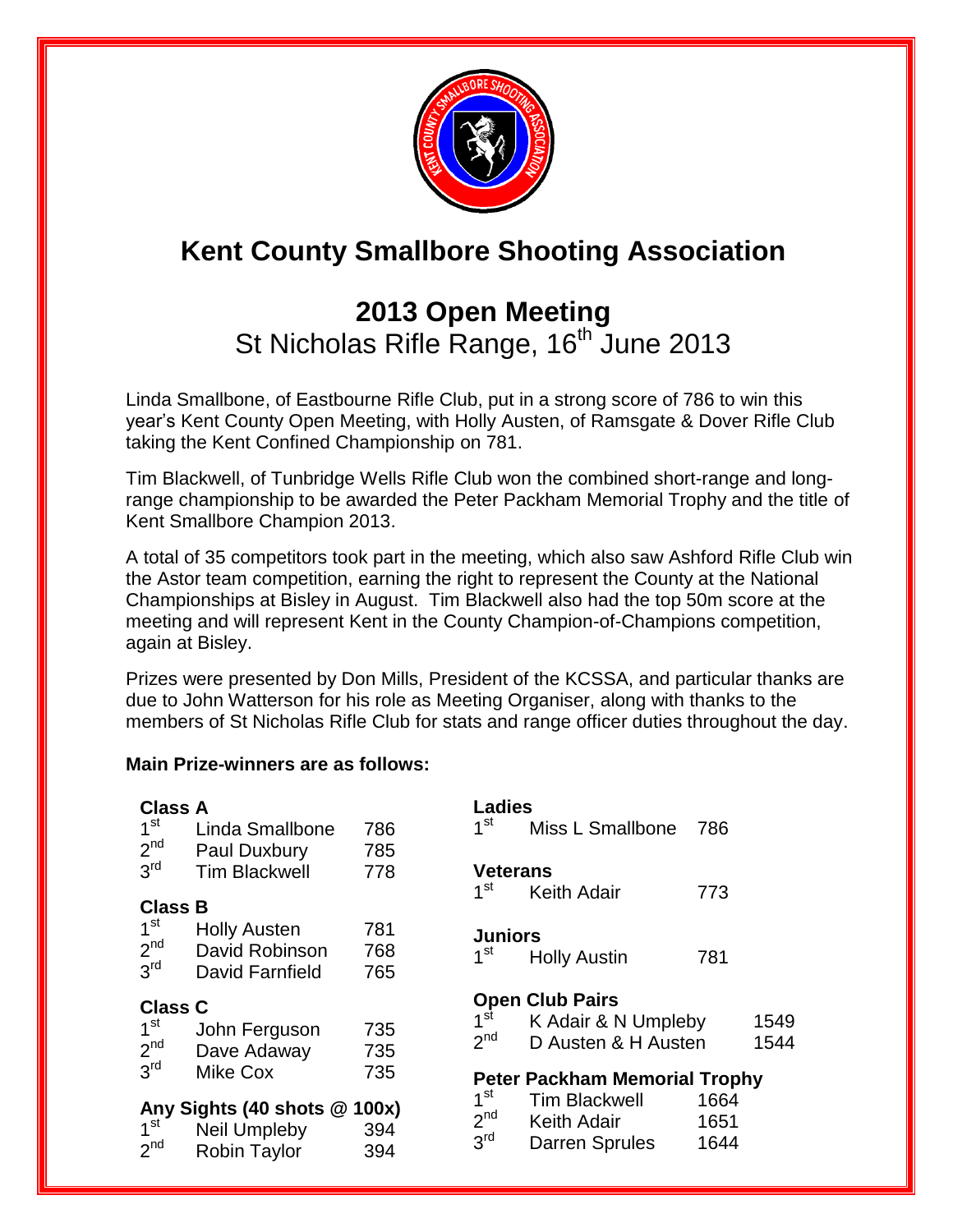## **Full Results**

| <b>Class A</b>        | 50m             |                         |              |                         | 100x  |             |                  |                 |    | <b>Grand</b> |     |
|-----------------------|-----------------|-------------------------|--------------|-------------------------|-------|-------------|------------------|-----------------|----|--------------|-----|
|                       | 1               | $\overline{2}$          | $\mathbf{3}$ | 4                       | total | $\mathbf 1$ | $\mathbf{2}$     | $\mathbf{3}$    | 4  | total        | Agg |
| Linda Smallbone       | 100             | 99                      | 98           | 97                      | 394   | 95          | 99               | 99              | 99 | 392          | 786 |
| Paul Duxbury          | 96              | 97                      | 99           | 99                      | 391   | 99          | 98               | 100             | 97 | 394          | 785 |
| <b>Tim Blackwell</b>  | 99              | 99                      | 99           | 98                      | 395   | 94          | 96               | 98              | 95 | 383          | 778 |
| <b>Neil Umpleby</b>   | 97              | 96                      | 93           | 96                      | 382   | 98          | 98               | 99              | 99 | 394          | 776 |
| Keith Adair           | 97              | 98                      | 97           | 99                      | 391   | 95          | 96               | 97              | 94 | 382          | 773 |
| Robin Taylor          | 96              | 99                      | 96           | 100                     | 391   | 94          | 95               | 96              | 96 | 381          | 772 |
| <b>Gary Nash</b>      | 94              | 97                      | 95           | 99                      | 385   | 96          | 94               | 97              | 95 | 382          | 767 |
| John Livingstone      | $\overline{97}$ | 98                      | 98           | 96                      | 389   | 95          | 98               | 91              | 93 | 377          | 766 |
| John Robinson         | 93              | 95                      | 94           | 96                      | 378   | 97          | 96               | 95              | 98 | 386          | 764 |
| Darren Sprules        | 97              | 95                      | 95           | 93                      | 380   | 96          | 97               | 94              | 96 | 383          | 763 |
| <b>Diane Russell</b>  | 95              | 93                      | 97           | 96                      | 381   | 94          | 97               | 93              | 97 | 381          | 762 |
| Alan Parkinson        | 95              | 97                      | 96           | 94                      | 382   | 96          | 92               | 93              | 98 | 379          | 761 |
| <b>Simon Scott</b>    | 95              | 97                      | 96           | 94                      | 382   | 96          | 91               | 94              | 93 | 374          | 756 |
| Peter Locke           | 98              | 98                      | 95           | 95                      | 386   | 90          | 93               | 90              | 95 | 368          | 754 |
| <b>Phil Wares</b>     | 91              | 89                      | 94           | 94                      | 368   | 92          | 91               | 90              | 89 | 362          | 730 |
|                       |                 |                         |              |                         |       |             |                  |                 |    |              |     |
| <b>Class B</b>        | <b>50m</b>      |                         |              |                         | 100x  |             |                  |                 |    | Grand        |     |
|                       | 1               | $\overline{\mathbf{2}}$ | $\mathbf{3}$ | $\overline{\mathbf{4}}$ | total | $\mathbf 1$ | $\mathbf{2}$     | $\mathbf{3}$    | 4  | total        | Agg |
| <b>Holly Austen</b>   | 98              | 97                      | 99           | 99                      | 393   | 96          | 97               | 97              | 98 | 388          | 781 |
| David Robinson        | 96              | 96                      | 94           | 97                      | 383   | 98          | 95               | 96              | 96 | 385          | 768 |
| David Farnfield       | 93              | 96                      | 97           | 95                      | 381   | 98          | 92               | 97              | 97 | 384          | 765 |
| <b>Shane Bailey</b>   | 91              | 99                      | 96           | 97                      | 383   | 97          | 94               | 94              | 97 | 382          | 765 |
| David Austen          | 95              | 96                      | 95           | 97                      | 383   | 97          | 90               | 96              | 97 | 380          | 763 |
| A J Rowlinson         | 94              | 96                      | 94           | 97                      | 381   | 94          | 95               | 96              | 96 | 381          | 762 |
| Sallyann Bailey       | 96              | 96                      | 98           | 94                      | 384   | 93          | 93               | 93              | 93 | 372          | 756 |
| Mike Ashby            | 87              | 93                      | 98           | 95                      | 373   | 96          | 97               | 96              | 91 | 380          | 753 |
| <b>Darren Price</b>   | 95              | 98                      | 97           | 93                      | 383   | 90          | 92               | 95              | 93 | 370          | 753 |
| Sue Adair             | 92              | 91                      | 93           | 95                      | 371   | 89          | 94               | 96              | 93 | 372          | 743 |
| <b>Michael Mercer</b> | 94              | 95                      | 93           | 92                      | 374   | 91          | 89               | $9\overline{3}$ | 92 | 365          | 739 |
| Richard Buchmann 90   |                 | 91                      | 91           | 88                      | 360   | 94          | 91               | 88              | 85 | 358          | 718 |
|                       |                 |                         |              |                         |       |             |                  |                 |    |              |     |
| <b>Class C</b>        | 50m             |                         |              |                         | 100x  |             |                  |                 |    | Grand        |     |
|                       | 1               | $\mathbf 2$             | $\mathbf{3}$ | 4                       | total | $\mathbf 1$ | $\boldsymbol{2}$ | $\mathbf{3}$    | 4  | total        | Agg |
| John Ferguson         | 94              | 92                      | 95           | 85                      | 366   | 93          | 88               | 92              | 96 | 369          | 735 |
| Dave Adaway           | 93              | 91                      | 96           | 90                      | 370   | 88          | 93               | 91              | 93 | 365          | 735 |
| Mike Cox              | 92              | 91                      | 92           | 88                      | 363   | 97          | 91               | 92              | 92 | 372          | 735 |
| E Cowley              | 91              | 92                      | 91           | 87                      | 361   | 87          | 88               | 93              | 93 | 361          | 722 |
| Don Mills             | 93              | 93                      | 90           | 90                      | 366   | 85          | 90               | 90              | 91 | 356          | 722 |
| Mark Young            | 86              | 94                      | 90           | 90                      | 360   | 81          | 93               | 93              | 93 | 360          | 720 |
| <b>Billy Stannard</b> | 89              | 91                      | 94           | 83                      | 357   | 93          | 90               | 85              | 90 | 358          | 715 |
| <b>Frank Roberts</b>  | 85              | 66                      | 97           | 94                      | 342   | 90          | 89               | 92              | 94 | 365          | 707 |